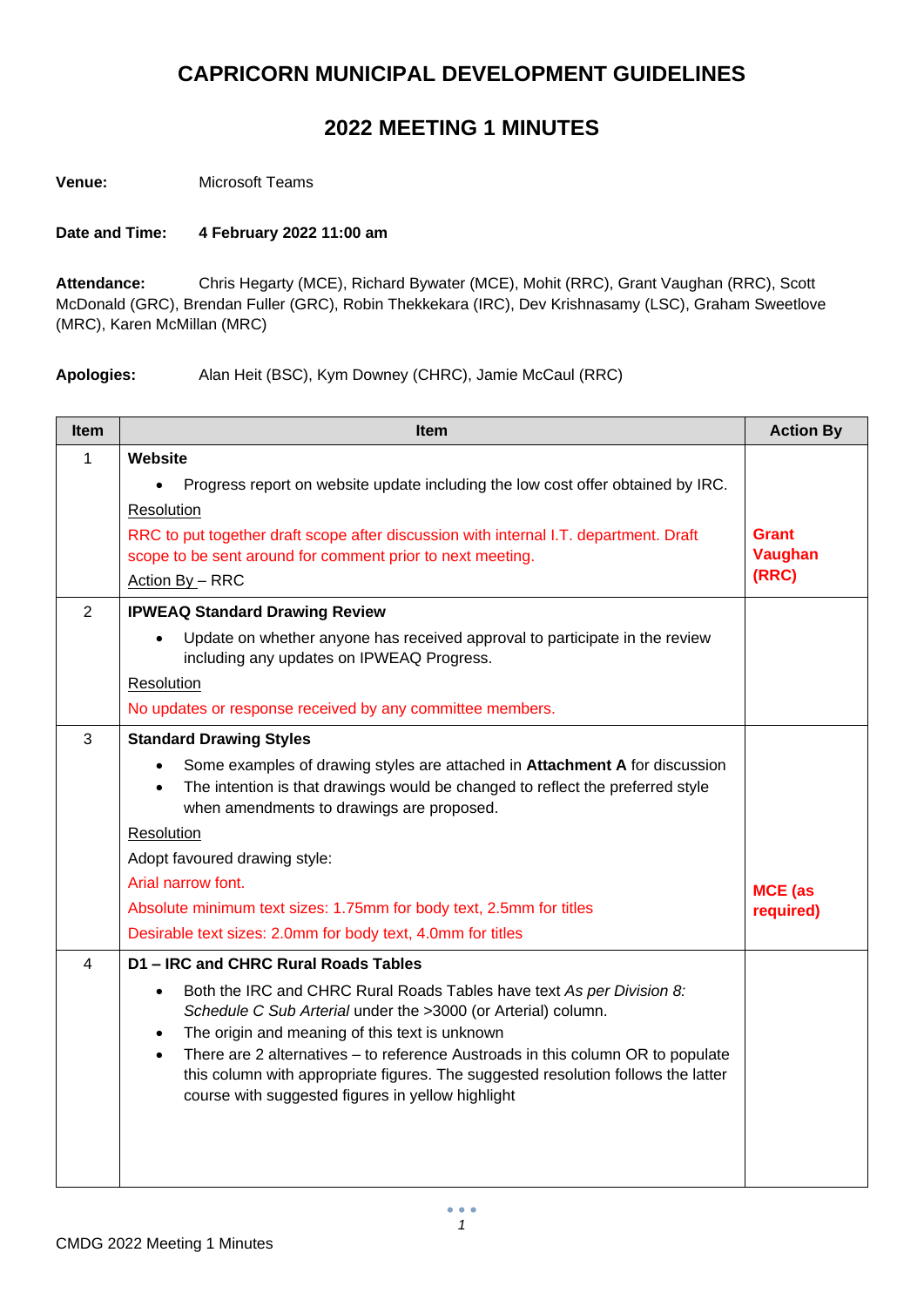| <b>Item</b>                                                                                                                                                                                                                                                                                                                                               |                                       |                                              |                                               |                                      |  |  |  |
|-----------------------------------------------------------------------------------------------------------------------------------------------------------------------------------------------------------------------------------------------------------------------------------------------------------------------------------------------------------|---------------------------------------|----------------------------------------------|-----------------------------------------------|--------------------------------------|--|--|--|
| Resolution<br>Adopt the following yellow highlighted changes for Table D1.27.02 and D1.27.03 once<br>confirmation has been received from CHRC and ISC that the change is acceptable                                                                                                                                                                       |                                       |                                              |                                               |                                      |  |  |  |
| Table D1.27.02 Rural Road Elements for Central Highlands Regional Council                                                                                                                                                                                                                                                                                 |                                       |                                              |                                               |                                      |  |  |  |
| <b>Traffic Volume or Road</b><br><b>Class</b>                                                                                                                                                                                                                                                                                                             | <150 VPD<br>(or rural<br>access)      | $150 - 500$<br>(or rural minor<br>collector) | $500 - 3000$<br>(or rural major<br>collector) | >3000<br>(or arterial)               |  |  |  |
| Road Reserve (flat<br>terrain $\leq 5\%$                                                                                                                                                                                                                                                                                                                  | 20m                                   | 20 <sub>m</sub>                              | 25m                                           | 40 <sub>m</sub>                      |  |  |  |
| Road Reserve **<br>(Undulating/Hilly > 5%)                                                                                                                                                                                                                                                                                                                | 25m                                   | 25m                                          | 30m                                           | 40 <sub>m</sub>                      |  |  |  |
| <b>Formation</b>                                                                                                                                                                                                                                                                                                                                          | 8m                                    | 8m                                           | 10 <sub>m</sub>                               | 10 <sub>m</sub>                      |  |  |  |
| <b>Pavement Width</b>                                                                                                                                                                                                                                                                                                                                     | 8m gravel                             | 8 <sub>m</sub>                               | 10 <sub>m</sub>                               | 10 <sub>m</sub>                      |  |  |  |
| <b>Seal Width</b>                                                                                                                                                                                                                                                                                                                                         | 7 <sub>m</sub>                        | 7 <sub>m</sub>                               | 8m                                            | 10 <sub>m</sub>                      |  |  |  |
| Shoulders ***                                                                                                                                                                                                                                                                                                                                             | Incl. 0.25m<br>sealed on each<br>side | Incl. 0.25m<br>sealed on each<br>side        | Incl. 0.5m sealed<br>on each side             | Incl. 0.5m<br>sealed on each<br>side |  |  |  |
| <b>Desirable Speed</b><br><b>Environment</b>                                                                                                                                                                                                                                                                                                              | 100kph                                | 100kph                                       | 100kph                                        | 100kph                               |  |  |  |
|                                                                                                                                                                                                                                                                                                                                                           | 80kph                                 | 80kph                                        | 80kph                                         | 80kph                                |  |  |  |
| <b>Design Speed for</b><br><b>Individual Elements</b><br>(Minimum)<br>Notes:<br>$^{\star\star}$<br>In undulating terrain this width shall be increased to enable services to be<br>constructed on accessible flatter land on top and below batters.<br>$***$<br>Where the road is a designated on-road bicycle route (signposted and pavement marked) the |                                       |                                              |                                               |                                      |  |  |  |
| shoulder provision needs to conform to the AUSTROADS Traffic Engineering<br>Practice Part 14: Bicycles.<br>Table D1.27.03 Rural Road Elements for Isaac Regional Council                                                                                                                                                                                  |                                       |                                              |                                               |                                      |  |  |  |
| <b>Traffic Volume or Road Class</b>                                                                                                                                                                                                                                                                                                                       | <150 VPD<br>(or rural<br>access       | $150 - 500$<br>(or rural minor<br>collector  | $500 - 3000$ (or<br>rural major<br>collector) | >3000<br>(or arterial)               |  |  |  |
| <b>Road Reserve (flatterrain</b><br>$\leq 5\%$                                                                                                                                                                                                                                                                                                            | 20m                                   | 20m                                          | 25m                                           | 40 <sub>m</sub>                      |  |  |  |
| Road Reserve **<br>(Undulating/Hilly > 5%)                                                                                                                                                                                                                                                                                                                | 25m                                   | 25m                                          | 30m                                           | 40 <sub>m</sub>                      |  |  |  |
| <b>Formation</b>                                                                                                                                                                                                                                                                                                                                          | 8m                                    | 8m                                           | 10 <sub>m</sub>                               | 10 <sub>m</sub>                      |  |  |  |
| <b>Pavement Width</b>                                                                                                                                                                                                                                                                                                                                     | 8m gravel                             | 8m                                           | 10 <sub>m</sub>                               | 10 <sub>m</sub>                      |  |  |  |
| Seal Width ***                                                                                                                                                                                                                                                                                                                                            | 8m                                    | 8m                                           | 10 <sub>m</sub>                               | 10 <sub>m</sub>                      |  |  |  |
| Lane width                                                                                                                                                                                                                                                                                                                                                | $2 \times 3.5$ m                      | $2 \times 3.5$ m                             | $2 \times 4.0m$                               | 2x4.0m                               |  |  |  |
| <b>Desirable Speed</b><br><b>Environment</b>                                                                                                                                                                                                                                                                                                              | 100kph                                | 100kph                                       | 100kph                                        | 100kph                               |  |  |  |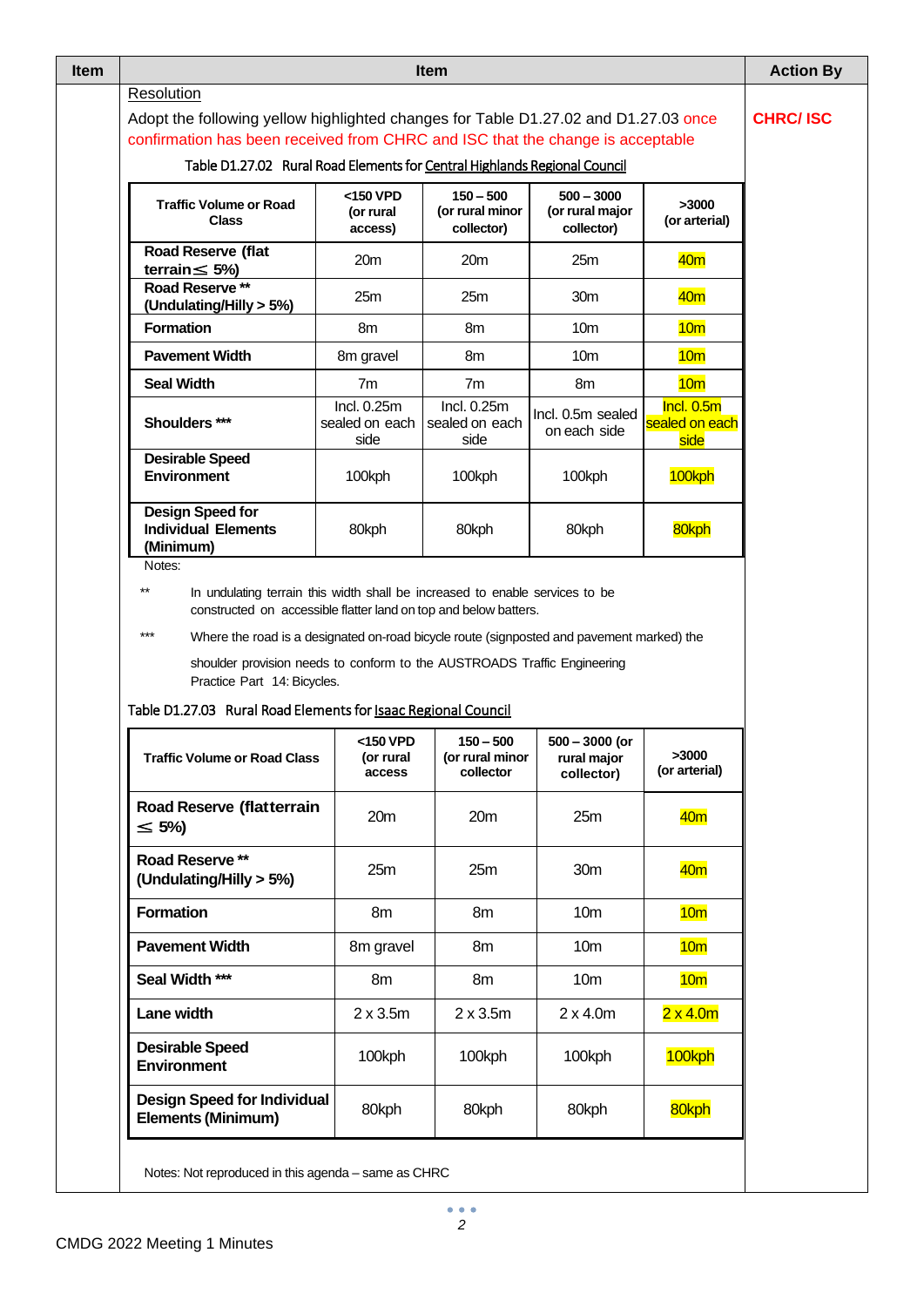| <b>Item</b> |                                                                                                                                                                                                                                                                                                                                                                                                                                                                                                                                                                                                                                                                                    | <b>Action By</b>                 |                     |                                                       |                                                                                                                                                                             |                              |  |  |
|-------------|------------------------------------------------------------------------------------------------------------------------------------------------------------------------------------------------------------------------------------------------------------------------------------------------------------------------------------------------------------------------------------------------------------------------------------------------------------------------------------------------------------------------------------------------------------------------------------------------------------------------------------------------------------------------------------|----------------------------------|---------------------|-------------------------------------------------------|-----------------------------------------------------------------------------------------------------------------------------------------------------------------------------|------------------------------|--|--|
| 5           | <b>Standard Drawings</b>                                                                                                                                                                                                                                                                                                                                                                                                                                                                                                                                                                                                                                                           |                                  |                     |                                                       |                                                                                                                                                                             |                              |  |  |
|             | The standard drawings listed for review at meeting 15 and included on the<br>Meeting 16 agenda (which did not proceed). The attached excel document<br>(Attachment B) outlines the status of the drawings and some issues which<br>need to be clarified on each document.<br>Attachment C includes drawings which have been amended based on known<br>requests for document changes from the group as well as some other changes<br>by MCE to reflect what we think is current practice.<br>Note that some drawings previously listed at the last teams meeting have<br>already been actioned (those with prior approval or affecting one LGA only)<br><b>Suggested Resolution</b> |                                  |                     |                                                       |                                                                                                                                                                             |                              |  |  |
|             |                                                                                                                                                                                                                                                                                                                                                                                                                                                                                                                                                                                                                                                                                    | Current<br>version on<br>website | Proposed<br>version | Proposed changes                                      | Resolution                                                                                                                                                                  |                              |  |  |
|             | <b>CMDG-G-011</b>                                                                                                                                                                                                                                                                                                                                                                                                                                                                                                                                                                                                                                                                  | E                                | $\mathsf F$         | LSC new draft                                         | Further explanation<br>required - MCE/MSC to<br>check previous minutes<br>and compare with<br><b>IPWEAQ Drawing 1602</b>                                                    | <b>MCE/LSC</b><br><b>MCE</b> |  |  |
|             | <b>CMDG-R-051</b>                                                                                                                                                                                                                                                                                                                                                                                                                                                                                                                                                                                                                                                                  | E                                | F                   | Joint detail removed.<br>FRC Spec added.              | Complete markups on<br>attached plan - MCE                                                                                                                                  |                              |  |  |
|             | <b>CMDG-R-055</b>                                                                                                                                                                                                                                                                                                                                                                                                                                                                                                                                                                                                                                                                  | $\mathsf F$                      | G                   | New bollard details<br>and note changes               |                                                                                                                                                                             |                              |  |  |
|             | CMDG-R-055A                                                                                                                                                                                                                                                                                                                                                                                                                                                                                                                                                                                                                                                                        | D                                |                     | discontinue this<br>version.                          |                                                                                                                                                                             | <b>MCE</b>                   |  |  |
|             | <b>CMDG-R-058</b>                                                                                                                                                                                                                                                                                                                                                                                                                                                                                                                                                                                                                                                                  | None                             | Α                   | New Drawing for<br>Pathway Joint detail               | 50mm gravel layer<br>required under path.                                                                                                                                   |                              |  |  |
|             | <b>CMDG-W-040</b>                                                                                                                                                                                                                                                                                                                                                                                                                                                                                                                                                                                                                                                                  |                                  |                     |                                                       |                                                                                                                                                                             |                              |  |  |
|             | <b>CMDG-W-041</b>                                                                                                                                                                                                                                                                                                                                                                                                                                                                                                                                                                                                                                                                  | E                                | F                   | Added detail on<br>vertically acting thrust<br>blocks |                                                                                                                                                                             | All                          |  |  |
|             | for significant changes requested to current standards.                                                                                                                                                                                                                                                                                                                                                                                                                                                                                                                                                                                                                            |                                  |                     |                                                       | Point raised by Scott McDonald (GRC) regarding form required with requested changes<br>(RPEQ). The requirement for this form will be enforced as requested by the committee |                              |  |  |
| 6           | Table D05.04.01 Design AEP's<br>The way this table is presented in CMDG at the moment it implies that ARI 20<br>for minor roads is acceptable for the major system (the required standard is<br>AEP 1% or ARI 100). I think this has come about because the QUDM Table<br>covers minor system flows only and the CMDG table attempted to cover major<br>and minor systems.<br>The relevant QUDM Table 7.3.1 Follows.                                                                                                                                                                                                                                                               |                                  |                     |                                                       |                                                                                                                                                                             |                              |  |  |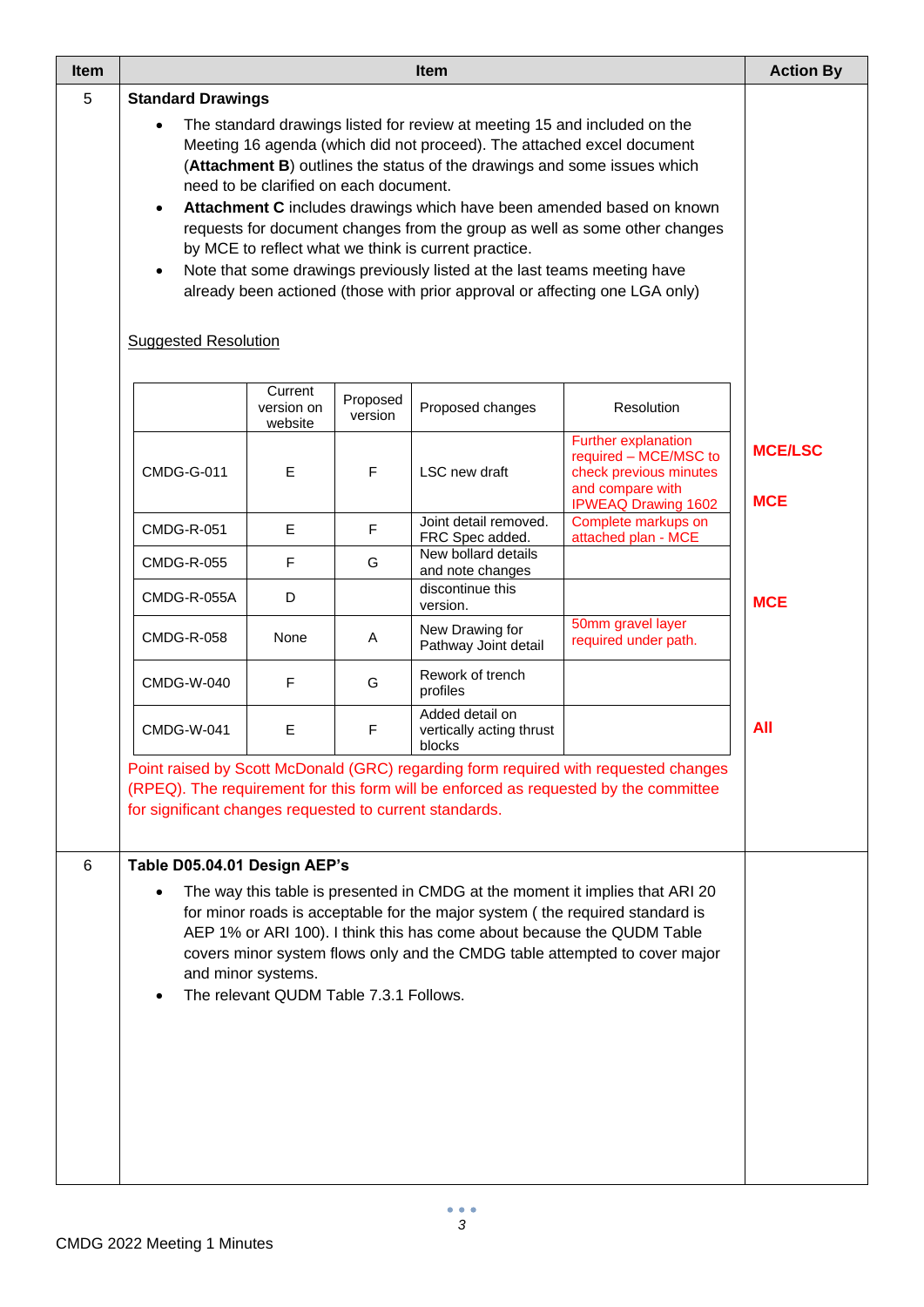| Urban residential high density - greater than 20 dwelling units/ha<br>Urban residential low density - 6 to 20 dwelling units/ha |            |                                                                                                                                                                                                                                                                                                                                                                                                                                                                                                                                                                      |  |                           |                     |                | 2                   | 39%   |            |
|---------------------------------------------------------------------------------------------------------------------------------|------------|----------------------------------------------------------------------------------------------------------------------------------------------------------------------------------------------------------------------------------------------------------------------------------------------------------------------------------------------------------------------------------------------------------------------------------------------------------------------------------------------------------------------------------------------------------------------|--|---------------------------|---------------------|----------------|---------------------|-------|------------|
| Rural residential - 2 to 5 dwelling units/ha                                                                                    |            |                                                                                                                                                                                                                                                                                                                                                                                                                                                                                                                                                                      |  |                           |                     |                | 2                   | 39%   |            |
|                                                                                                                                 |            |                                                                                                                                                                                                                                                                                                                                                                                                                                                                                                                                                                      |  | 1                         |                     |                |                     |       |            |
| Open space - parks, etc.                                                                                                        |            |                                                                                                                                                                                                                                                                                                                                                                                                                                                                                                                                                                      |  |                           |                     |                |                     | 63%   |            |
|                                                                                                                                 |            |                                                                                                                                                                                                                                                                                                                                                                                                                                                                                                                                                                      |  | Kerb and channel flow     |                     |                | $10^{[2]}$          | 10%   |            |
|                                                                                                                                 | Major road |                                                                                                                                                                                                                                                                                                                                                                                                                                                                                                                                                                      |  | Cross drainage (culverts) |                     |                | 50 [3]              | 2%    |            |
|                                                                                                                                 | Minor road |                                                                                                                                                                                                                                                                                                                                                                                                                                                                                                                                                                      |  | Kerb and channel flow     |                     |                | [4]                 | $[4]$ |            |
|                                                                                                                                 |            |                                                                                                                                                                                                                                                                                                                                                                                                                                                                                                                                                                      |  | Cross drainage (culverts) |                     |                | $10^{[3]}$          | 10%   |            |
| Notes:                                                                                                                          |            |                                                                                                                                                                                                                                                                                                                                                                                                                                                                                                                                                                      |  |                           |                     |                |                     |       |            |
| $[1]$<br>[2]<br>$[3]$<br>$[4]$<br>The relevant table in CMDG looks like this at the moment                                      |            | The terms used in this table are described in the Glossary (Chapter 13) and Table 7.3.3.<br>The design AEP for the minor drainage system in a major road must be that indicated for the major<br>road, not that for the development category of the adjacent area.<br>Refer to discussion in Section 7.3.7.<br>Refer to relevant development category (above).                                                                                                                                                                                                       |  |                           |                     |                |                     |       |            |
| Table D05.04.1 - Design Annual Exceedance Probabilities                                                                         |            |                                                                                                                                                                                                                                                                                                                                                                                                                                                                                                                                                                      |  |                           |                     |                |                     |       |            |
| <b>Development Category</b>                                                                                                     |            |                                                                                                                                                                                                                                                                                                                                                                                                                                                                                                                                                                      |  |                           | <b>Major System</b> |                | <b>Minor System</b> |       |            |
|                                                                                                                                 |            |                                                                                                                                                                                                                                                                                                                                                                                                                                                                                                                                                                      |  | ARI (yrs)                 | AEP (%)             | ARI (yrs)      | AEP (%)             |       |            |
| <b>Central Business &amp; Commercial</b>                                                                                        |            |                                                                                                                                                                                                                                                                                                                                                                                                                                                                                                                                                                      |  | 100                       |                     | 10             | 10                  |       |            |
| Industrial                                                                                                                      |            |                                                                                                                                                                                                                                                                                                                                                                                                                                                                                                                                                                      |  | 100                       | 1                   | 2              | 39                  |       |            |
| Urban Residential (High Density - greater than<br>20 dwelling units/ha)                                                         |            |                                                                                                                                                                                                                                                                                                                                                                                                                                                                                                                                                                      |  | 100                       | 1                   | 10             | 10                  |       |            |
| Urban Residential (Low Density $-6$ & up to 20<br>dwelling units/ha)                                                            |            |                                                                                                                                                                                                                                                                                                                                                                                                                                                                                                                                                                      |  | 100                       | 1                   | 2              | 39                  |       |            |
| Rural Residential - 2 to 5 dwelling units/ha                                                                                    |            |                                                                                                                                                                                                                                                                                                                                                                                                                                                                                                                                                                      |  | 100                       | 1                   | $\overline{2}$ | 39                  |       |            |
| Open Space - Parks, etc.                                                                                                        |            |                                                                                                                                                                                                                                                                                                                                                                                                                                                                                                                                                                      |  | 100                       | 1                   | 1              | 63                  |       |            |
| Major Collector /                                                                                                               |            | Kerb and channel flow                                                                                                                                                                                                                                                                                                                                                                                                                                                                                                                                                |  | 100                       | 1                   | 10             | 10                  |       |            |
| Distributor and higher                                                                                                          |            | Cross drainage<br>(culverts)                                                                                                                                                                                                                                                                                                                                                                                                                                                                                                                                         |  | 100                       | 1                   | 50             | 2                   |       |            |
| Minor road                                                                                                                      |            | Kerb and channel flow                                                                                                                                                                                                                                                                                                                                                                                                                                                                                                                                                |  | 20                        | 5                   |                |                     |       |            |
|                                                                                                                                 |            | Cross drainage<br>(culverts)                                                                                                                                                                                                                                                                                                                                                                                                                                                                                                                                         |  | 20                        | 5                   | 10             | 10                  |       |            |
| Notes:                                                                                                                          |            |                                                                                                                                                                                                                                                                                                                                                                                                                                                                                                                                                                      |  |                           |                     |                |                     |       |            |
|                                                                                                                                 |            | 1. The design AEP for the minor drainage system in a major road shall be that indicated for the major<br>road, not that for the Development Category of the adjacent area.                                                                                                                                                                                                                                                                                                                                                                                           |  |                           |                     |                |                     |       |            |
| 2.                                                                                                                              |            | Cross drainages should be designed to accept the flow for the minor system AEP shown. In<br>addition, the designer must ensure that the major system backwater does not enter properties<br>upstream. If upstream properties are at a relatively low elevation, it may be necessary to install<br>culverts of capacity greater than that for the minor system AEP design storm to ensure flooding of<br>upstream properties does not occur. In addition, the downstream face of the causeway<br>embankment may need protection where overtopping is likely to occur. |  |                           |                     |                |                     |       |            |
|                                                                                                                                 |            | The terms used in this table are described in the QUDM Glossary and/or Table 7.3.3 of QUDM<br>3.<br>2013.                                                                                                                                                                                                                                                                                                                                                                                                                                                            |  |                           |                     |                |                     |       | <b>MCE</b> |
|                                                                                                                                 |            |                                                                                                                                                                                                                                                                                                                                                                                                                                                                                                                                                                      |  |                           |                     |                |                     |       |            |
| 4.                                                                                                                              |            | Council specific or refer to development category.<br>VDg, flow depth and width limitations are applicable in accordance with QUDM.                                                                                                                                                                                                                                                                                                                                                                                                                                  |  |                           |                     |                |                     |       |            |

**Item Item Action By**

ARI (yrs)

 $10$ 

 $\overline{2}$ 

**AEP** 

10%

39%

Table 7.3.1 - Recommended design average recurrence intervals (ARI) and annual

Development category  $^{[1]}$ 

exceedence probabilities (AEP) for the minor system

Central business and commercial

Industrial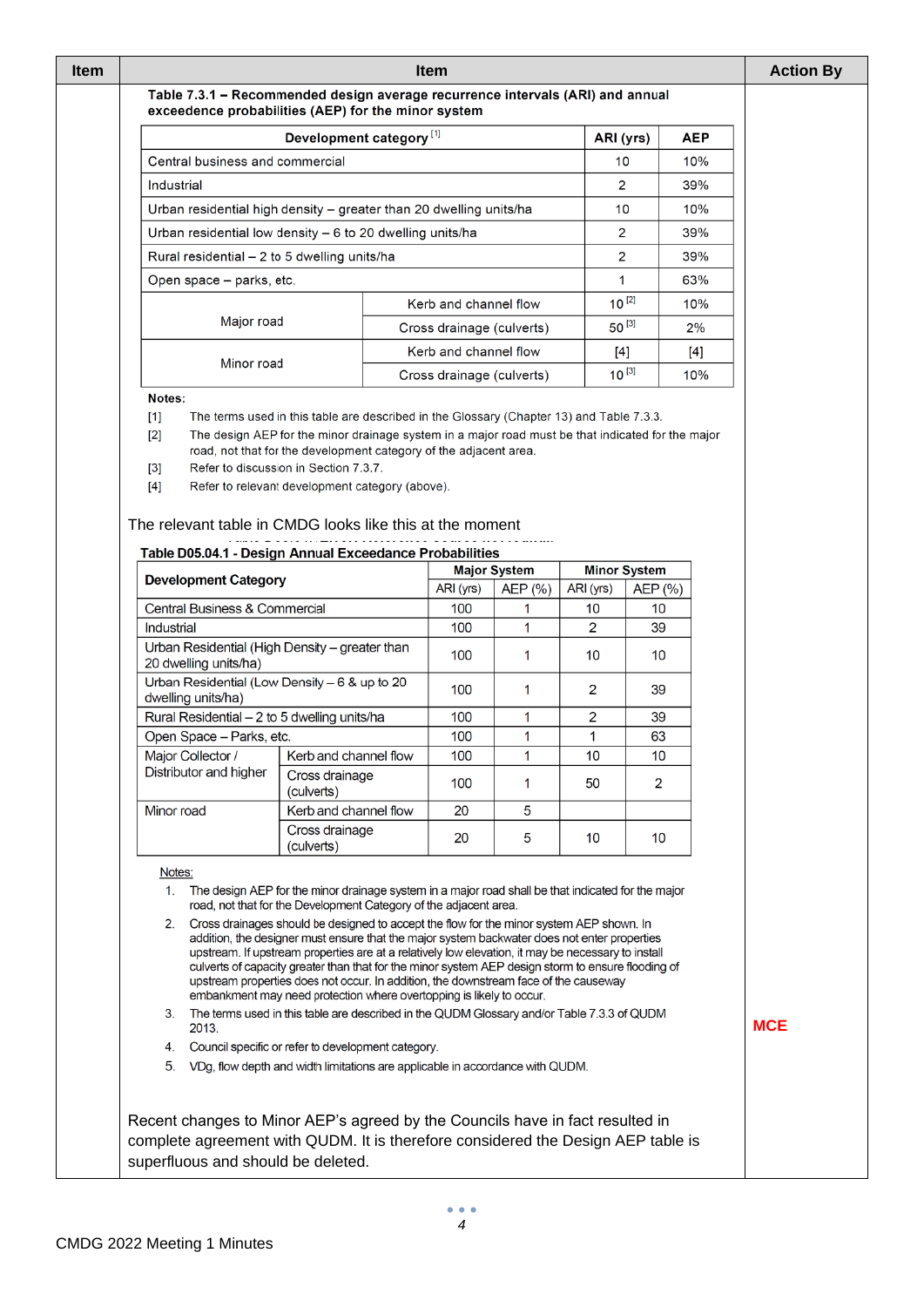| <b>Item</b>    | <b>Item</b>                                                                                                                                                                                                                                                                                                                                                                                                                                                                                                                                                                                                                                                                                                                                                                                                                                                                                                                                     |  |  |  |  |  |
|----------------|-------------------------------------------------------------------------------------------------------------------------------------------------------------------------------------------------------------------------------------------------------------------------------------------------------------------------------------------------------------------------------------------------------------------------------------------------------------------------------------------------------------------------------------------------------------------------------------------------------------------------------------------------------------------------------------------------------------------------------------------------------------------------------------------------------------------------------------------------------------------------------------------------------------------------------------------------|--|--|--|--|--|
|                | Alternatively the table may be retained with the Major System column deleted (and note                                                                                                                                                                                                                                                                                                                                                                                                                                                                                                                                                                                                                                                                                                                                                                                                                                                          |  |  |  |  |  |
|                | references will also need to be amended / clarified)                                                                                                                                                                                                                                                                                                                                                                                                                                                                                                                                                                                                                                                                                                                                                                                                                                                                                            |  |  |  |  |  |
|                | Resolution                                                                                                                                                                                                                                                                                                                                                                                                                                                                                                                                                                                                                                                                                                                                                                                                                                                                                                                                      |  |  |  |  |  |
|                | Clause D05.04.02 and Table D05.04.01 be amended as follows:                                                                                                                                                                                                                                                                                                                                                                                                                                                                                                                                                                                                                                                                                                                                                                                                                                                                                     |  |  |  |  |  |
|                |                                                                                                                                                                                                                                                                                                                                                                                                                                                                                                                                                                                                                                                                                                                                                                                                                                                                                                                                                 |  |  |  |  |  |
|                | D05.04.02 Design Annual Exceedance Probability (AEP) shall be 1% (ARI 100 years)<br>for the Major System and in accordance with QUDM Table 7.3.1 for the Minor System.                                                                                                                                                                                                                                                                                                                                                                                                                                                                                                                                                                                                                                                                                                                                                                          |  |  |  |  |  |
|                | Delete Table D05.04.01                                                                                                                                                                                                                                                                                                                                                                                                                                                                                                                                                                                                                                                                                                                                                                                                                                                                                                                          |  |  |  |  |  |
|                | (Also correct Error! Reference source not found throughout the document)                                                                                                                                                                                                                                                                                                                                                                                                                                                                                                                                                                                                                                                                                                                                                                                                                                                                        |  |  |  |  |  |
| $\overline{7}$ | Proposed Agenda for next Long Agenda meeting March 2022 at Calliope                                                                                                                                                                                                                                                                                                                                                                                                                                                                                                                                                                                                                                                                                                                                                                                                                                                                             |  |  |  |  |  |
|                | The following is a list of possible agenda items drawn from what is partially<br>$\bullet$<br>completed or actioned work over the last few years. The intention of this item is<br>to discuss prioritisation of these items with a view to preparing the next agenda.                                                                                                                                                                                                                                                                                                                                                                                                                                                                                                                                                                                                                                                                           |  |  |  |  |  |
|                | 1. D1 Geometric Road Design - finalise new tables (M15.5)<br>D1 Geometric Road Design - solar lighting rural and urban (M15.18)<br>2.<br>D2 Pavement Design - amend APRG Report 21 as outdated reference and LSC<br>3.<br>to review design procedure and references. (M15.7)<br>4. D9 Cycleway and Pathway Design revision (M15.15)<br>5. Draft underbore detail (item M15.16)<br>D5 Stormwater Design - Provide template for SWMP - GRC to provide?<br>6.<br>(M16.5)<br>7. PS5 PVC Pressure Pipe (Poly services to be PN16 not PN 12) (M16.9)<br>8. C273 Landscaping - amend hydromulch spec (M16.10)<br>9. PS26 Marker Posts - (M15.20)<br>10. PS28 Gaskets - (M15.21) - this one should have been actioned?<br>11. C242 Pavements - Amend references as advised by GRC (M15.22) - this one<br>should have been actioned?<br>12. D10 Landscape Design<br>13. Parks standard drawings<br>14. D6 Site regrading - consider retaining wall issue |  |  |  |  |  |
|                | Resolution                                                                                                                                                                                                                                                                                                                                                                                                                                                                                                                                                                                                                                                                                                                                                                                                                                                                                                                                      |  |  |  |  |  |
|                | Not discussed                                                                                                                                                                                                                                                                                                                                                                                                                                                                                                                                                                                                                                                                                                                                                                                                                                                                                                                                   |  |  |  |  |  |
| 8              | CMDG-S-030 Type C Vertical H.C.                                                                                                                                                                                                                                                                                                                                                                                                                                                                                                                                                                                                                                                                                                                                                                                                                                                                                                                 |  |  |  |  |  |
|                | RRC Comments from Mohit - CMDG-S-030 Type C Vertical H.C. - Heavy duty<br>fibreglass coated junctions are made from a 45'junction and a 45'bend. This<br>places the property connection directly above the sewer main. A standard (less<br>than 2 metres deep junction is made up from a 45' junction and a 60' bend this<br>offsets the property connection to one side (as it's drawn in CMDG-S-030). Is<br>there any reason the standard connection cannot be directly above the main like<br>a heavy duty junction.                                                                                                                                                                                                                                                                                                                                                                                                                         |  |  |  |  |  |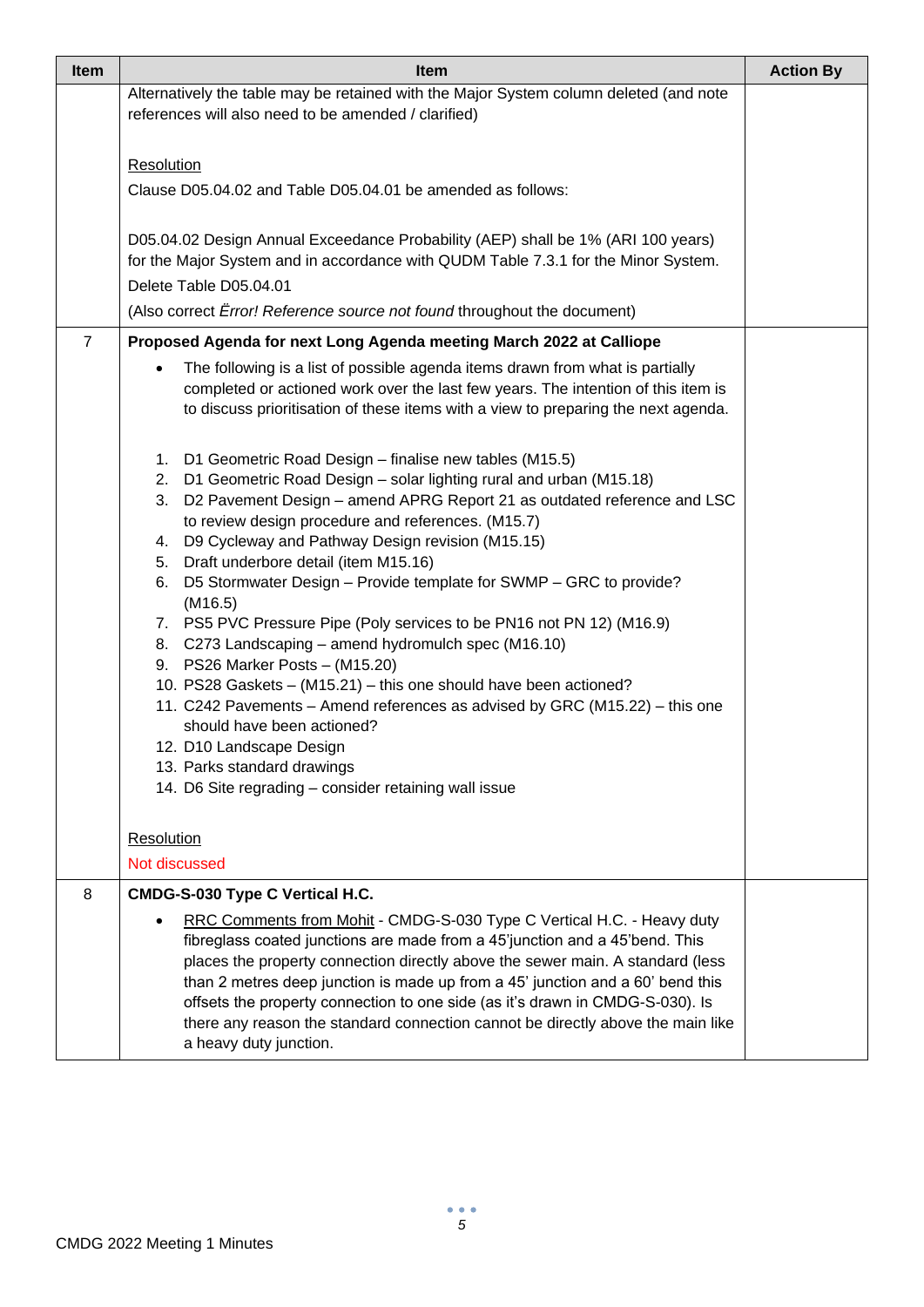